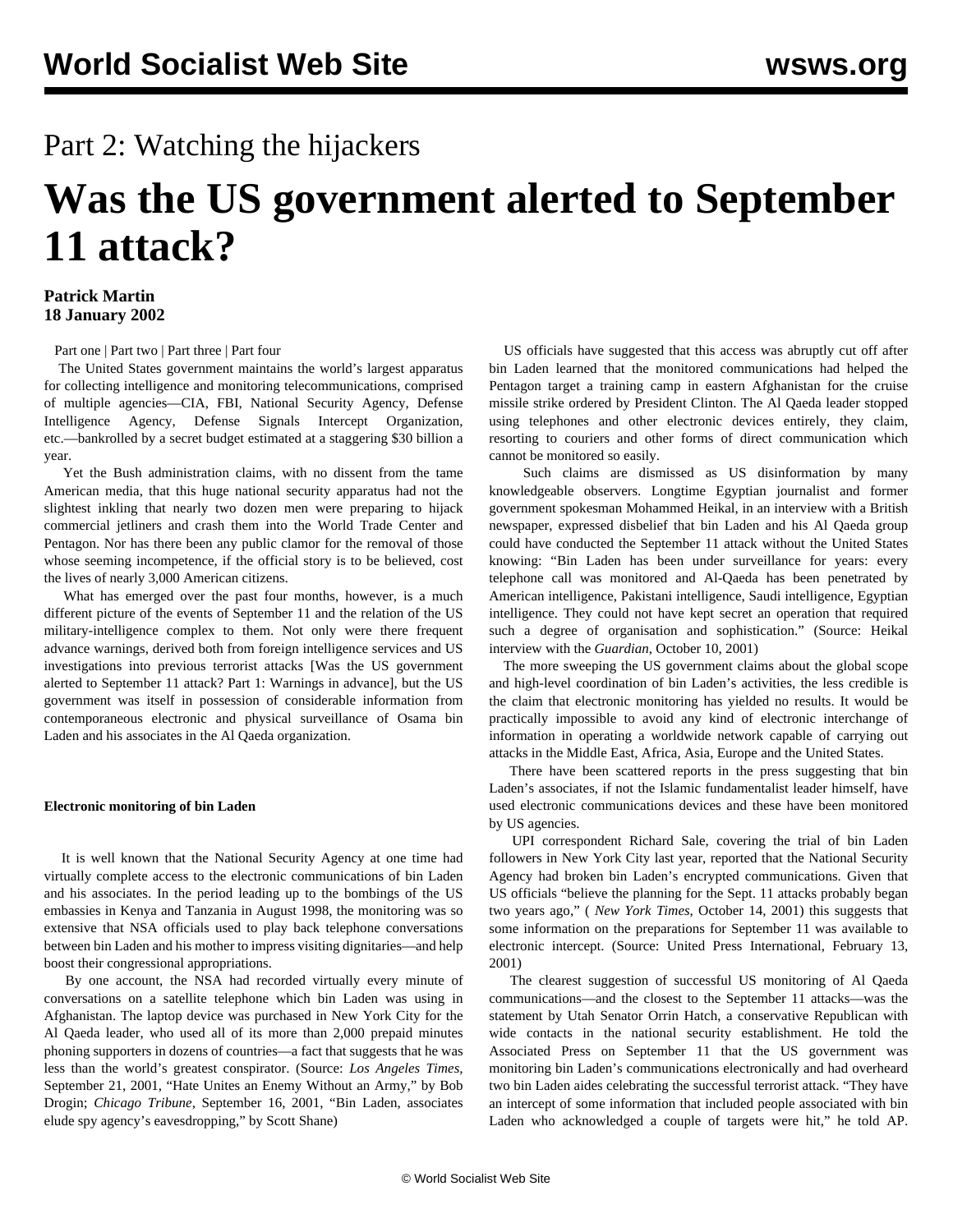(Source: Associated Press, September 11, 2001, "World Trade Center collapses in terrorist attack," by David Crary and Jerry Schwartz)

 Hatch repeated this assertion in an interview with ABC News the same day, saying that both CIA and FBI officials had told him the same story. That his statement was true is demonstrated by the Bush administration reaction. Defense Secretary Donald Rumsfeld publicly denounced the report as an unauthorized release of classified information. The White House later cited this leak as grounds for withholding detailed information on US counterterrorist actions from Congress, although Bush was later compelled to resume the briefings of a handful of congressional leaders.

 There were several other media reports of similar successful monitoring of Al Qaeda communications. The German magazine *Der Spiegel* said that officers from the German intelligence service BND intercepted phone conversations between two bin Laden supporters. NBC News reported October 4 that bin Laden called his mother two days before the World Trade Center attack and told her, "In two days you're going to hear big news, and you're not going to hear from me for a while." NBC said that a foreign intelligence service had recorded the call and relayed the information to the US. Such reports must be considered cautiously, especially coming as they did on the eve of the launching of US air strikes on Afghanistan. But it is impossible to avoid the conclusion: if US intelligence agencies could obtain such information after September 11, they were able to do so before that date. (Source: *Toronto Globe & Mail*, October 5, 2001)

 Besides the actual communications among the hijackers and their coconspirators, there was another electronic tip-off to September 11. It has been widely reported that during the week before the suicide hijackings, there was sudden and unexplained speculation in the stock of American and United airlines. Huge bets were placed that the stock prices of both airlines would plunge, as did happen after two American and two United jets were hijacked and crashed. No other airlines saw such speculation, and the identity of those who placed the thousands of "put" options—bets that a stock will go down—has not been revealed.

 Less well known is the fact that the CIA operates a sophisticated software system, known as Promis, which monitors such sudden price movements for the specific purpose of providing advance warning that a particular industry or corporation may be targeted for a terrorist attack. This software provides around-the-clock real-time monitoring, so that CIA officials would have been alerted as early as September 7 that American and United were potential targets. According to the right-wing, stridently pro-Bush Fox News network, both the FBI and the Justice Department have confirmed that Promis was in use last summer for US intelligence gathering. There is no indication that the CIA warned either the airlines themselves or the US agencies responsible for domestic security.

#### **How many hijackers were known?**

 According to the official Bush administration account of the terrorist attacks, only 2 of the 19 alleged suicide hijackers were known to US authorities before September 11. These two, Kahlil Almihdhar and Nawaf Alhamzi, had been placed on an FBI "watch list" at the request of the CIA, after Almihdhar was linked to a bin Laden operative in Malaysia.

 Innumerable accounts in the American media sought to answer the questions that were inevitably raised by this version of events. How was it possible for two men being sought by the FBI and CIA, with alleged ties to the man the US government had branded the most dangerous terrorist in world, to buy expensive first-class one-way tickets for an airline flight, then board and hijack a jetliner on September 11?

Almihdhar and Alhamzi apparently lived in southern California, in the

San Diego area for nearly two years, leaving and reentering the United States at least once—only a few weeks before the "watch list" alert was issued. According to one press report, Alhamzi was even listed in the San Diego phone book—a fact that certainly calls into question the media portrayal of the suicide hijackers as master conspirators who covered their tracks and were essentially undetectable. (Source: *Washington Post*, December 29, 2001)

 Whatever the circumstances in which these two future hijackers escaped detection, however, the basic premise of the official story—that these two were the only hijackers identified as terrorist suspects before September 11—is false. Several other hijackers or men now believed to be their accomplices had come to the attention of US police and intelligence agencies before the destruction of the World Trade Center, but they were allowed to go their way.

 There is the strange case of Ziad Samir Jarrah, one of the suspected hijackers on board the United Airlines jet that crashed in Pennsylvania. Officials in the United Arab Emirates acknowledge that Jarrah arrived in the UAE on January 30, 2001, after two months in Afghanistan and Pakistan, and was questioned for several hours at Dubai International Airport, at the request of the US government. He was then permitted to leave, traveling on to Hamburg via Amsterdam. Later he flew to the United States.

 Despite official US interest sufficient to have him detained in the UAE, he was allowed to enter the country and then enrolled in a flight school. Jarrah was stopped for speeding on Interstate 95 in Maryland on September 9, two days before the hijacking, ticketed and released. The Maryland State Police apparently ran his name through their computers and found nothing. In response to post-September 11 inquiries, FBI and CIA officials claimed that neither agency had been aware of Jarrah or placed him on any watch list, although some US government agency had sought his detention eight months before in Dubai. (Sources: *Chicago Tribune*, December 14, 2001; *Baltimore Sun*, December 14, 2001)

 *Newsweek* magazine, in its special edition published immediately after the September 11 attack, made a startling claim about ties between the hijackers and the American national security apparatus. Citing US military sources, *Newsweek* reported that "five of the alleged hijackers of the planes that were used in Tuesday's terror attacks received training at secure U.S. military installations in the 1990s." Three had listed addresses at the Naval Air Station in Pensacola, Florida when they applied for driver's licenses or car registrations. Another trained at the Air War College in Montgomery, Alabama, while the fifth took language instruction at Lackland Air Force Base in San Antonio, Texas. The three men who trained at Pensacola were named as Saeed Alghamdi and Ahmad Alnami, both aboard United Flight 93, which crashed in Pennsylvania, and Ahmed Alghamdi, aboard United Flight 75, which hit the south tower of the World Trade Center.

 FBI officials told the office of Senator Bill Nelson (D-Florida) that the agents assigned to the World Trade Center/Pentagon case were "investigating any connection to the military facility," but that no determination had been made, because of uncertainty over whether the hijackers had stolen the IDs of other Middle East visitors to the US, especially from Saudi Arabia. Pensacola has been the site of military training for foreign aviators, including many from Saudi Arabia and other US clients in the Middle East.

 Saudi officials also sought to dispute the reports that 15 of the 19 hijackers were Saudi citizens, but these have proven to be true. There has been no further press reporting on the Pensacola story, either in *Newsweek* itself, which never did a follow-up, or any other major media outlet.

**The case of Mohammed Atta**